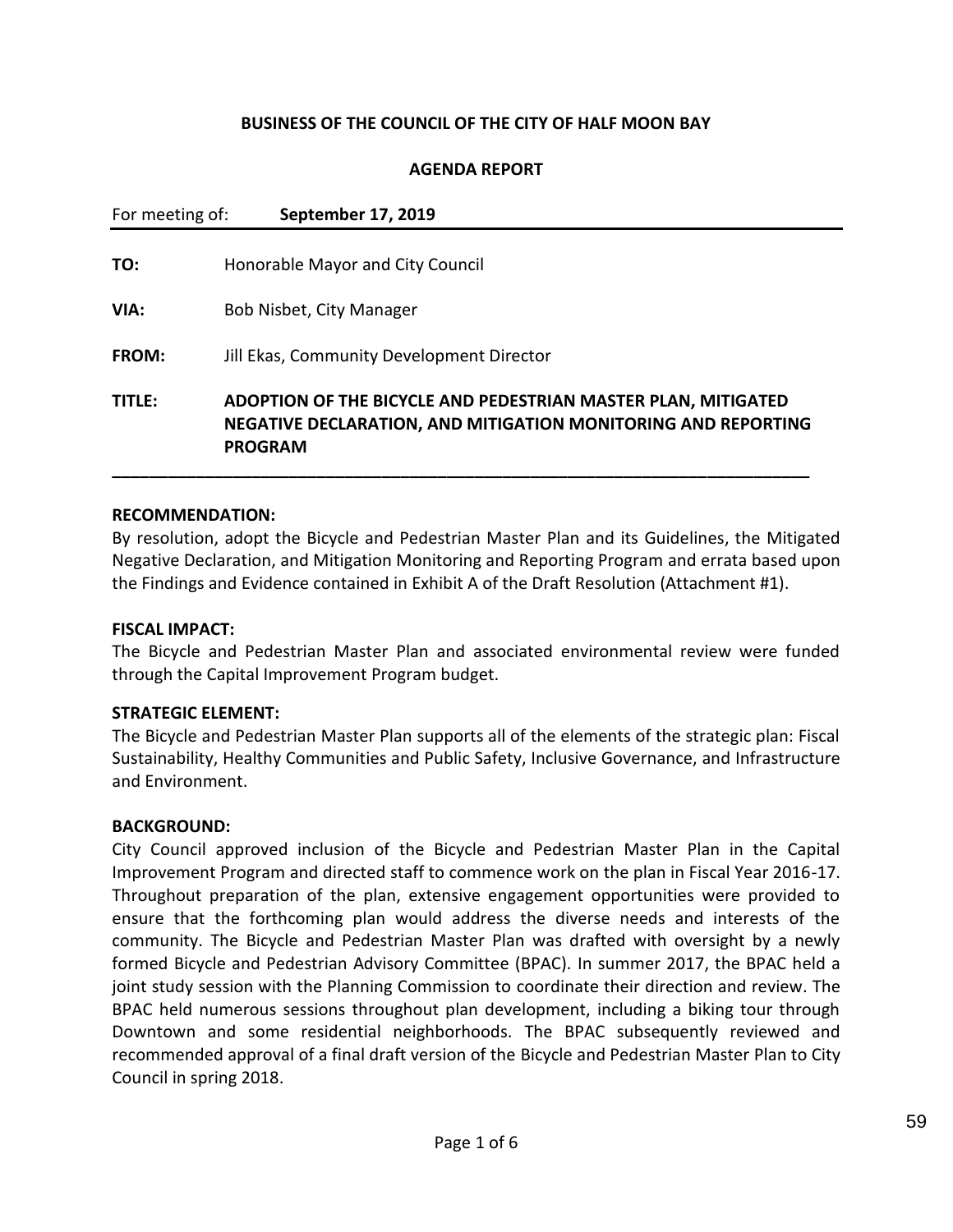City Council confirmed the scope and recommendations in the draft Bicycle and Pedestrian Master Plan on June 5, 2018. At that same meeting, Council directed staff to commence environmental review of the draft plan to ensure conformance with the California Environmental Quality Act (CEQA). At that same meeting, Council also directed completion of environmental review of the Parks Master Plan. The Bicycle and Pedestrian Master Plan and Parks Master Plan were prepared concurrently up through summer 2018. At that point, because staff could not provide project management for both environmental analyses at the same time, the Parks Master Plan was prioritized, most specifically to ensure that it was adopted in advance of Proposition 68 park funding grant opportunities. City Council adopted the Parks Master Plan in February 2019. Staff was able to return to complete the environmental review of the Bicycle and Pedestrian Master Plan in late spring.

The Bicycle and Pedestrian Master Plan and its associated environmental review documents (Mitigated Negative Declaration and Mitigation, Monitoring and Reporting Program) were presented to the Planning Commission August 27, 2019. The Planning Commission recommended that City Council adopt the Bicycle and Pedestrian Master Plan; Mitigated Negative Declaration; and Mitigation, Monitoring, and Reporting Program. The Commission also found that the Bicycle and Pedestrian Master Plan is consistent with the Local Coastal Program and the California Coastal Act.

The final draft Bicycle and Pedestrian Master Plan is provided in Attachment 2 and plan Guidelines are in Attachment 3. The environmental review documents are provided in Attachments 4 and 5. Minutes from the Planning Commission's final recommendation regarding the Bicycle and Pedestrian Master Plan are provided as Attachment 6. The Planning Commission's recommended revisions to the Bicycle and Pedestrian Master Plan are presented in Attachment 7. These recommended revisions will be incorporated into the adopted Bicycle and Pedestrian Master Plan if they are approved by City Council.

### **DISCUSSION:**

The Bicycle and Pedestrian Master Plan identifies needs and prioritizes improvements to the City's bicycle and pedestrian facilities and programs. The plan recommends improvements to address current and future demand based on current conditions and anticipated infill development. The master plan also provides the City with the necessary tools to apply for grant funding for implementation. A number of studies are also included for potential future improvements for cases where alignments or other details are not well defined. The Bicycle and Pedestrian Master Plan is further supported by a robust set of guidelines to provide options for how to implement plan components in different settings.

Although the Bicycle and Pedestrian Master Plan has been positively received by a broad crosssection of the community, a number of important topics are highlighted herein to ensure that City Council is aware of these remaining concerns and gives them their fullest consideration.

*Studies*: The Bicycle and Pedestrian Master Plan includes specific projects for pedestrians, bicyclists, and both pedestrians and bicyclists. These projects include trails, routes, crossings, and spot improvements with fairly well defined locations and scope. In addition to these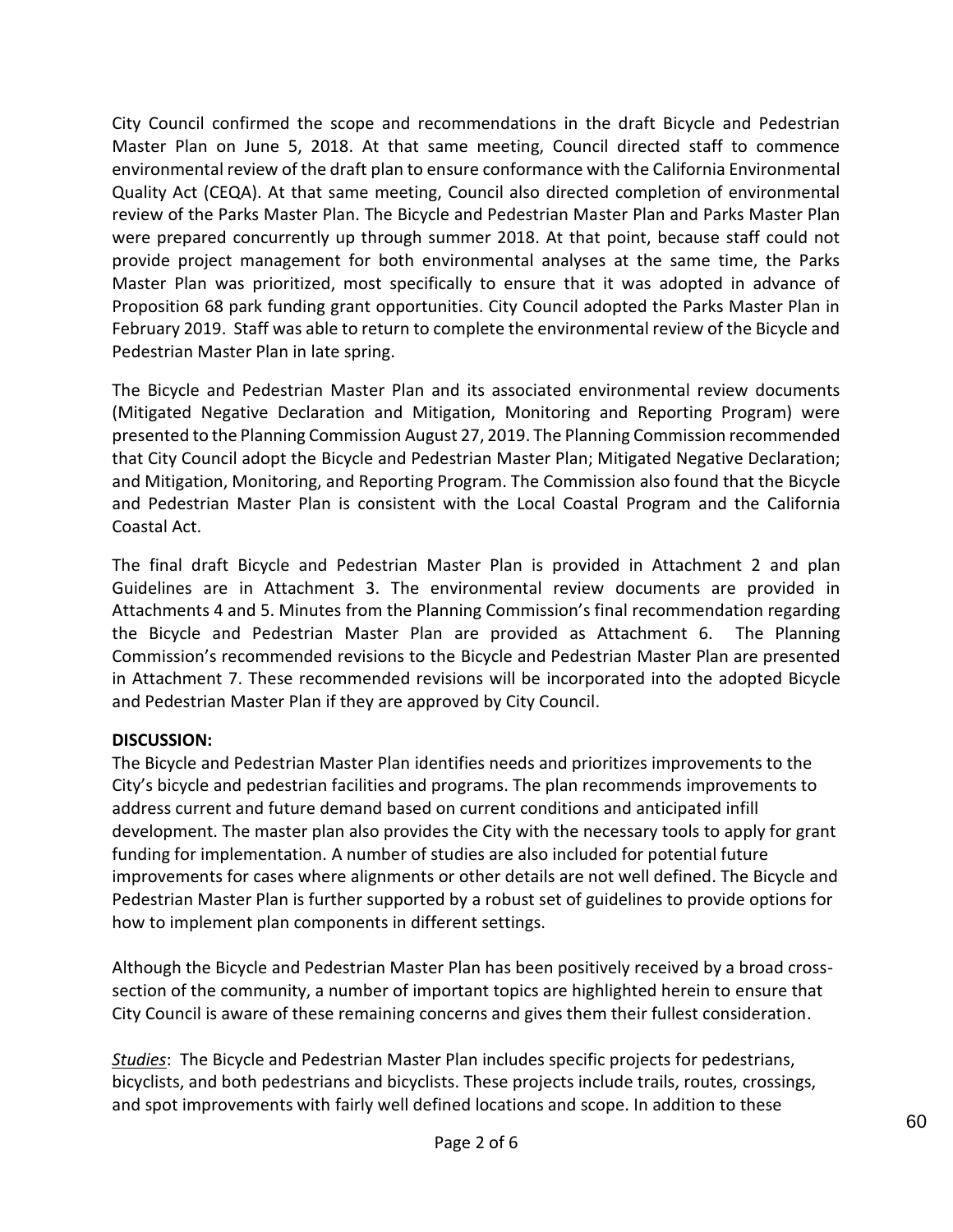projects, the Bicycle and Pedestrian Master Plan also identifies a number of "studies." Studies are potential improvements for which feasibility, location, and many other aspects of potential project design are unknown. In most cases, potential improvements are designated as studies because of the presence of environmentally sensitive habitat areas (ESHAs) or other important site constraints such as agricultural soils, slopes, or drainage requirements. Because of a heightened concern about ESHA in several cases, staff initially directed, as presented in the final draft Bicycle and Pedestrian Master Plan, that certain study areas be considered only for pedestrian use. These include the potential Beachwood Path, Frenchmans Creek Trail, and Vista Walking Trail (see page 3-8 of the final draft Bicycle and Pedestrian Master Plan).

The Planning Commission deliberated about the scope of these studies and the potential future improvements. The Commissioners specifically discussed reconsidering these study areas for both pedestrian and bicycle use. Fully understanding that the outcome of a feasibility analysis may determine that both or neither use could be accommodated in any of these cases, the Commission's motion referred the matter to the City Council. The Commission requested that Council consider amending the final draft plan to include both pedestrian and bicycle use within the study areas noted above. The Commission did not make a final determination about their recommendation to Council, but rather emphasized the importance of rigorous assessment by qualified engineers and other applicable specialists, based on a body of evidence in order for any of these studies to result in future improvements.

To amend these study areas to include bicycles, several changes to the plan will be required. They are presented in Attachment 8. It is important to note that these changes do not affect the environmental review that was prepared pursuant to CEQA because none of these potential projects are well-defined by the plan and they are identified only conceptually. Staff also notes that potential equestrian use could also be a consideration for some of these cases, but the Bicycle and Pedestrian Master Plan was not focused on that mode.

*Pilacritos Creek Trail Study*: In June 2018, when they directed completion of the environmental review of the Bicycle and Pedestrian Master Plan, City Council instructed staff to revise the plan with respect to a potential extension of the Pilarcitos Creek Trail west of Highway 1 to the California Coastal Trail. Although this trail has been on various maps and plans for many years, Council directed that the time was not ripe to pursue the trail segment west of Highway 1 as a project because affected property owners were not currently willing to accommodate such a project. City Council's specific motion was to remove the Pilarcitos Creek Trail west of Highway 1 from the list of priority projects, but to keep it in the plan as a future item.<sup>1</sup> In their deliberation leading up to the motion, Council made a reference to presenting it as a "hatched line" or to otherwise indicate the trail in a conceptual way.

 $1$  The Bicycle and Pedestrian Advisory Committee prioritized several projects for soonest possible implementation and added the Pilarcitos Creek Trail to that list upon their final review of priority projects. Council's direction to staff reconsidered this ranking by re-designating this potential improvement as a study. Staff updated the Bicycle and Pedestrian Advisory Committee about this change last year. 61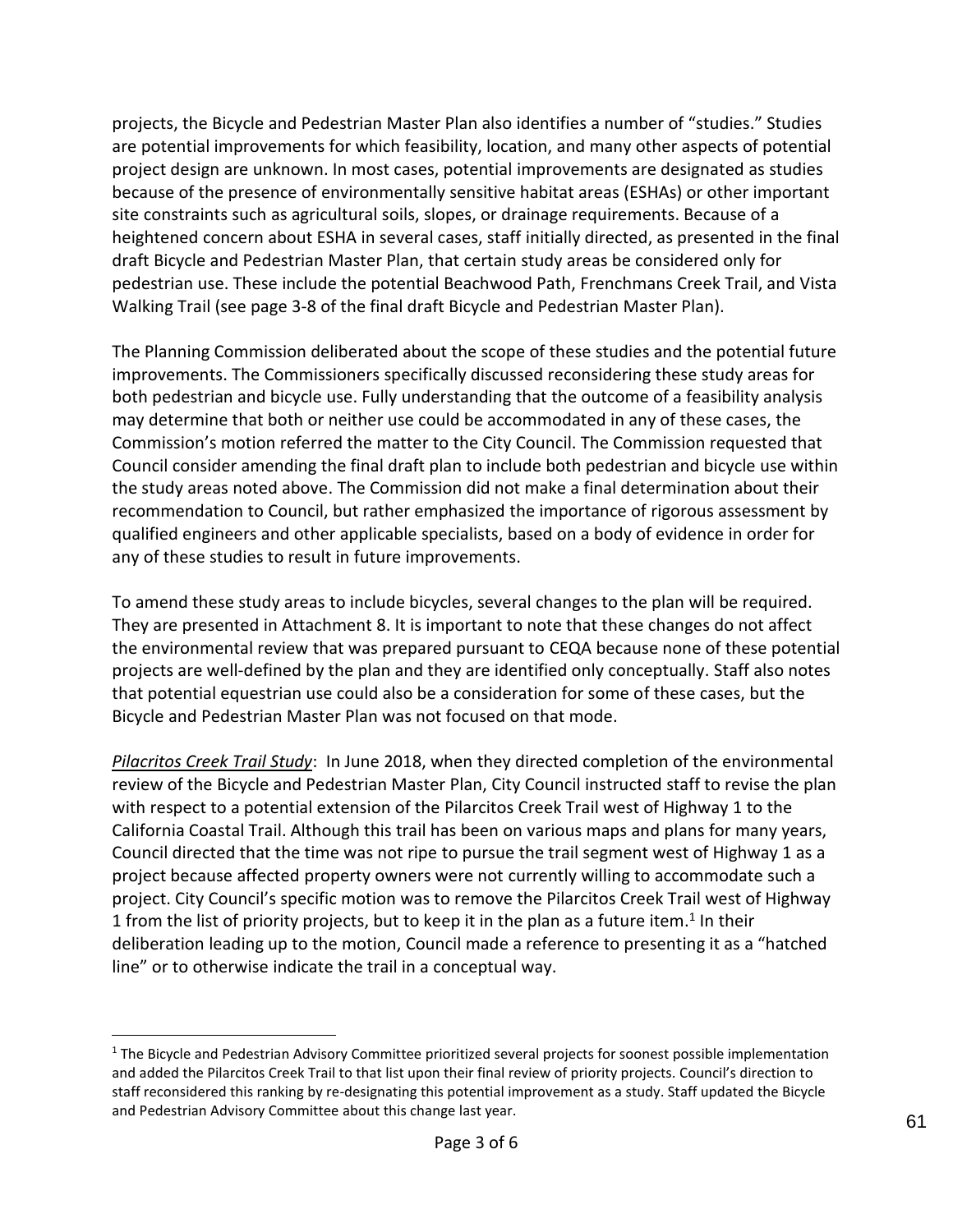This direction was followed throughout revisions made to the final draft Bicycle and Pedestrian Master Plan. The Pilarcitos Creek Trail west of Highway 1 was taken off the priority projects list and made into a study. It is indicated on maps only as a study and is shown on maps with no implication of if or where such a future improvement might ever be established. As drafted, the status of the Pilarcitos Creek Trail west of Highway 1 is conceptual and would require an extensive feasibility study, including evaluation of alignment options, environmental review, funding, and policy assessment.

Narrative in the Bicycle and Pedestrian Master Plan on page 3-8 further explains the context for all of the study corridors presented in the plan area as follows:

*"The BP Master Plan recommends several studies for corridor improvements. Studies are necessary to assess feasibility and/or evaluate routes or design options before specific recommendations can be made, and are especially important for projects with limited available roadway width or environmental concerns, or for projects that require additional community engagement or would involve several jurisdictions. Studies for facilities near an Environmentally Sensitive Habitat Area (ESHA) would take into account Local Coastal Program and Zoning Code requirements in regard to biological assessment, permitted uses, setbacks and development standards, and all studies would consider compatibility with adjacent uses. Studies can help the City and the public understand potential tradeoffs that may arise during implementation. An open and public process when considering potential changes is important for successful coordination and implementation."*

This is highlighted in this report because additional comments were received about the Pilarcitos Creek Trail Study during the Planning Commission's review. Staff would like to reassure City Council that Council's direction from June 2018 has been heeded; and moreover, that the plan is fully mindful of the requirements associated with the Coastal Act and Local Coastal Program. The plan is not positioned to overstep the Local Coastal Program, dismiss the interests of property owners, or otherwise introduce land use conflicts. Staff believes that the final draft of the plan fully conforms to City Council's direction with respect to study areas generally as well as specifically for the Pilarcitos Creek Trail west of Highway 1.

*Wavecrest Trails*: Several bicycle and pedestrian paths in the Wavecrest area are included in the final draft Bicycle and Pedestrian Master Plan. Public and Commission comments expressed the need for caution with respect to the number of these trails because they could cause divisions within a larger habitat area. The Commission did not change the draft plan with respect to the Wavecrest trails, but instead confirmed with staff that project level environmental review would be required for these projects to proceed. Furthermore, it was acknowledged that there are many informal/social trails laced throughout Wavecrest. A principle intent to formalizing a trail system in the Wavecrest area is to provide high quality interlinked access via trails that are implemented as required by the LCP and to in turn eliminate informal trails that may negatively impact the habitat value of this area.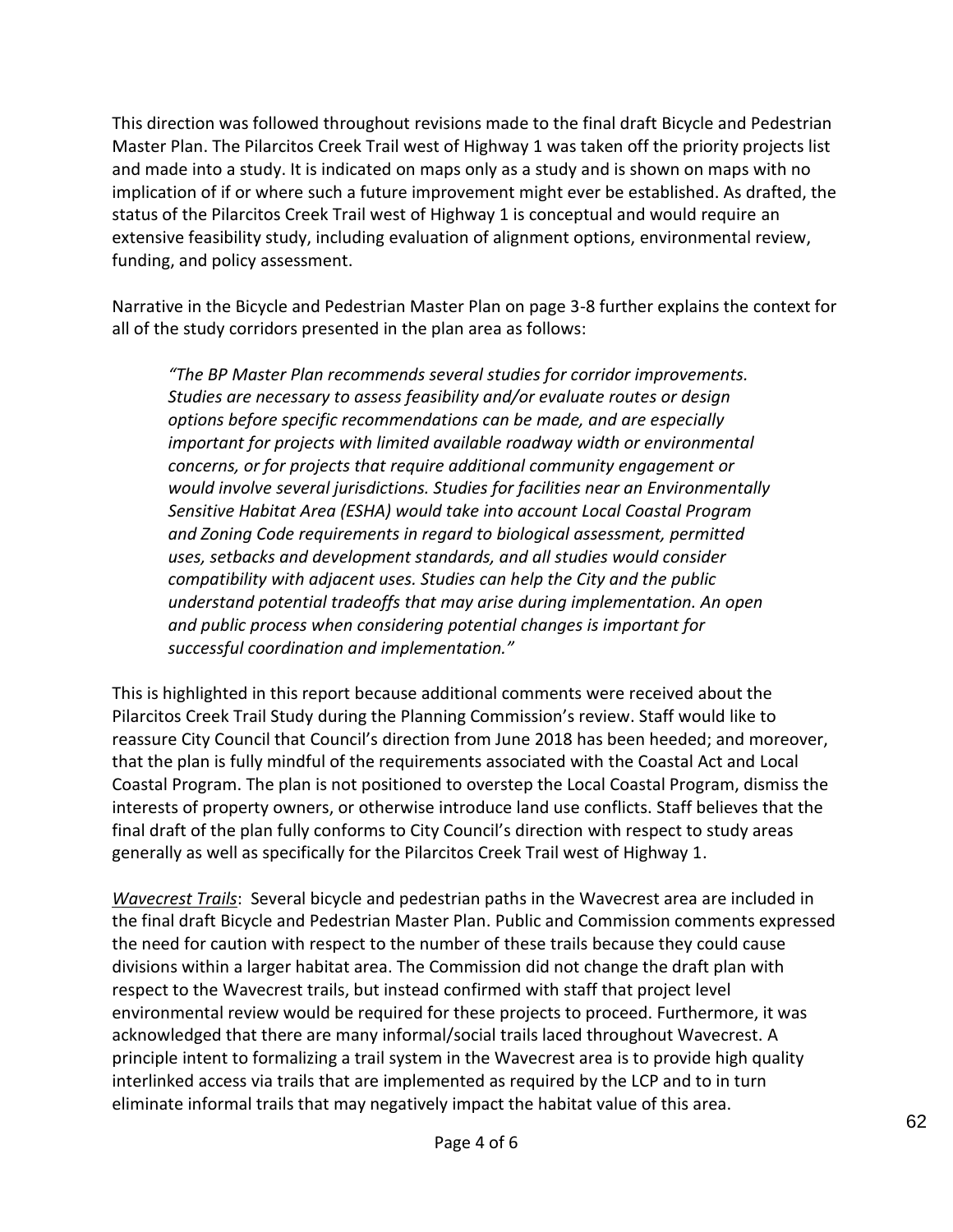*Cumulative Impacts of Increased Trail Use*: The Planning Commission also deliberated about the potential cumulative impact of increased trail use, especially by bicyclists. The concern was primarily focused on the trail linkages between the Miramar and Casa del Mar neighborhoods and the California Coastal Trail. Staff has considered numerous approaches to evaluating the future cumulative impacts on these trail linkages, and provided language for the Bicycle and Pedestrian Master Plan to address this matter through maintenance and monitoring over time.

Other clarifications of note that came up through the Planning Commission review include the following:

*Bicycle Circulation Facilities on Highway 92*: The Bicycle and Pedestrian Master Plan indicates a Class III facility (a bike route) along Highway 92 east of the city limits on page 2-5, Figure 2-4: Regional Bicycle Network. Commissioners expressed concern about the safety of such a provision in this location. Staff clarified for the Commission that this is not a City designation. For areas outside the city limits, the Half Moon Bay Bicycle and Pedestrian Master Plan reflects the San Mateo County Comprehensive Bicycle and Pedestrian Plan (adopted 2011). For Highway 92 east of the city limits, San Mateo County's plan designates the route as "unclassified on street" for bicycle circulation (page 59, Figure 18: Countywide Bikeway Network Map Coastal). The category most consistent with this classification in the Half Moon Bay Bicycle and Pedestrian Master Plan is a Class III facility.

*Naomi Patridge Trail Alignment*: It is possible that improvements for the sake of trail safety near the Casa del Mar neighborhood may require relocation of portions of the trail closer to or onto Frontage Road, possibly as bike lanes. The narrative in the plan provides flexibility for this potential future improvement.

### **ENVIRONMENTAL REVIEW:**

Environmental review has been conducted on the final draft Bicycle and Pedestrian Master Plan. A CEQA determination has been made and an Initial Study and draft Mitigated Negative Declaration have been prepared. A draft Mitigation, Monitoring and Reporting Program was also prepared, which lists the mitigation measures and the timing of the mitigation measures. The environmental document was circulated to the State Clearinghouse and available for review at City Hall for the required 30 days. It is included as Attachment 4. Comments received are addressed in an errata and response to comments document in Attachment 5. Because of specific conditions related to individual sites, implementation of the Bicycle and Pedestrian Master Plan will require Coastal Development Permits and further environmental review as needed for a number of the recommended projects; however, projects that are fully contained within existing rights-of-way may be exempt from such review. Staff will evaluate the requirements for environmental review for each project as the plan is implemented going forward.